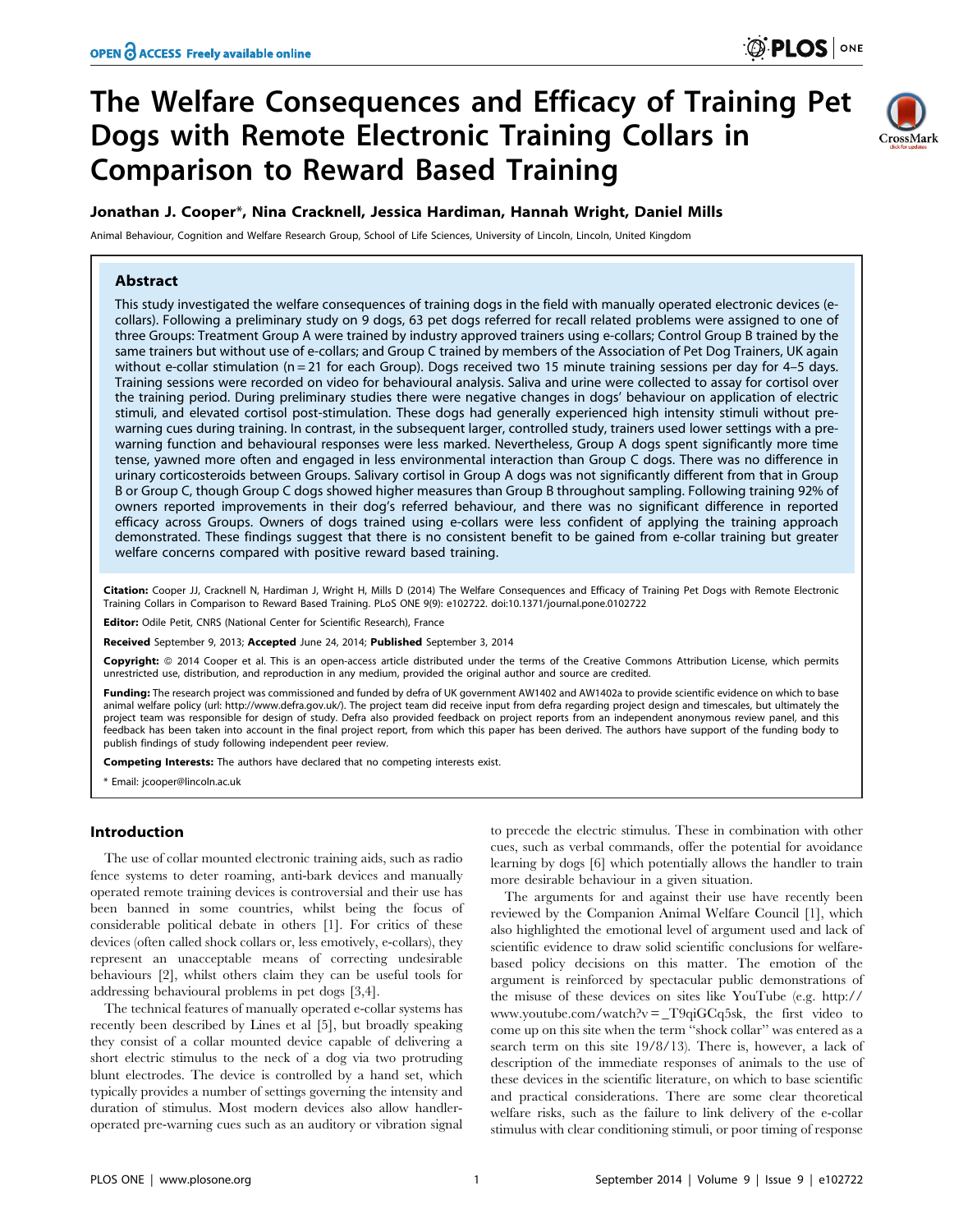and reinforcement [3,6,7], which have been investigated experimentally [8–10]. These studies show that these devices have the potential to cause distress and pain, but do not address the question of whether the use of these devices necessarily causes distress; i.e. when used in accordance with best practice by trainers experienced in their use. Indeed it has been suggested that from a theoretical perspective, efficient avoidance conditioning may not always be a significant cause for welfare concern [1].

Although organisations such as the British Veterinary Behaviour Association (formerly Companion Animal Behaviour Therapy Study Group, who advise the veterinary profession in the UK on related policy especially towards pets) state that other reward based methods are similarly effective without the associated welfare risks [11], there do not appear to be any scientific studies to corroborate this statement, especially in relation to efficacy equivalence. Indeed, an experimental study examining the effect of rewards and punishment in the control of ''instinctive'' behaviour by dogs, concluded that ''negative reinforcement and punishment may be desirable and necessary additions to positive reinforcement techniques'' [12]. Advocates of such devices suggest they are particularly useful for correcting behaviour at a distance from the operator during off lead activity, such as poor recall, or livestock chasing, when, for example, a food reward cannot be delivered remotely; and in previous studies, these indications were reported to be the two commonest reasons for using such devices in the UK [13,14].

Studies of dogs undergoing e-collar training have also tended to focus on sub-populations of dogs such as those trained for police work [10], hunting [15] or model populations of laboratory dogs [9]. These populations do not, however, represent the context of their most common use, i.e. with the companion/pet dog population [13]. Furthermore, where studies used older devices, it is possible they are not representative of more modern devices. Retrospective studies, such as Blackwell et al. [13], have been undertaken on pets and found that the use of rewards was associated with a higher rate of success compared to the use of an e-collar for controlling chasing, but, as the authors acknowledge, this may simply reflect differences in severity of the problem between the two sets of respondents. When considering the necessity of a procedure which has the potential to cause harm, it is essential to consider both efficacy and welfare impact of best practice in situ, and to date no study has addressed both of these factors in relation to the use of e-collars in training.

In this study, we aimed to fill three important gaps in our knowledge of the use of e-collars for training pet dogs. Firstly, we described the responses of dogs in the field to training with an ecollar. Secondly, we investigated whether the welfare of dogs trained with an e-collar was necessarily compromised in comparison to approaches which did not rely on use of e-collars, when trying to address the most common problems for which e-collars are often advocated. Finally we investigated the efficacy of e-collar training in addressing these problems in comparison to other approaches. In the first study, which also acted as a preliminary for the main experimental study, we used largely qualitative observational methods to describe the responses of dogs being routinely trained with e-collars, since accurate information from the everyday use of these devices has been missing from the scientific literature [1]. In the main experimental study we used the information gained from this initial work to execute a quantitative assessment of the behavioural and physiological effects of different training regimes on animals exhibiting typical problems for which e-collars are advocated. By controlling for trainer and method of training, we were able to evaluate whether the use of an e-collar produced a significantly different result compared to a regime that did not use an e-collar, both in terms of the welfare of the subject being trained and the resolution of the problem for which the owner was seeking help. This latter study was conducted using e-collar training protocols that were consistent with the published recommendations advocated by collar manufacturers [16–19] and delivered by trainers with considerable experience of training with and without e-collars. Data from these dogs were compared with data from dogs trained by the same trainers but without e-collars and by trainers who were members of the APDT (UK), an organisation that does not advocate the use of e-collars. By doing this we could control for the risk of any potential bias towards the use of the e-collar.

#### Study Design

The paper presents findings of two studies; a preliminary study involving nine dogs was used to generate initial qualitative data on the use of these devices under typical conditions and refine data collection techniques in the field. This was followed by a larger, controlled study which involved 63 dogs. For this, volunteered subjects who had been referred for problems commonly addressed using e-collars such as recall problems and livestock worrying [13] were allocated with the informed consent of owners to one of three Groups; one using e-collars and two control populations where dogs were not exposed to e-collars (Table S3 in File S2). The ecollar treatment Group (Group A) consisted of dogs referred to professional trainers who were experienced in the use of e-collars to improve off lead recall. Control Group B were dogs referred to the same trainers but trained without the use of e-collars, whilst Control Group C included dogs with similar behavioural problems to those in Group A, but referred to professional trainers who were members of a professional training association focused on reward based training, that do not allow use of e-collars (or other potentially aversive techniques or equipment) by their members (Association of Pet Dog Trainers, UK). Dogs in Groups B and C were subject to the same protocols as those in Group A but with no use of e-collars. Training focussed on improving off lead recall when dogs were exposed to livestock (sheep, poultry) and other dogs. Behavioural and physiological data that related to dog's emotional state [8,20] were collected during training to assess the immediate impact of exposure to e-collar stimulus in comparison to control Groups, as well as adaptation to training protocols. Dogs were allocated to treatment Group A and control Groups B and C using owner's pre-training assessment of the nature of the referred problem and its severity in order to balance these factors across the three Groups, and owners were surveyed following training to assess the efficacy of training.

#### Methods

Ethical Statement: Ethical approval was provided by University of Lincoln Research Ethics Committee following discussion with Home Office Inspectorate in September 2008 for the preliminary study and September 2010 for the main study. Ethical approval was granted as the devices were legal in participating countries and the research team were not modifying trainers' normal use of ecollars. As part of the ethical considerations relating to this project, only adult dogs (over 6 months of age) with no previous experience of e-collars were used, and only subjects that had been voluntarily referred by their owners to trainers who would normally consider the use of e-collars for managing the behavioural problem for which they were referred were enrolled in the study. Owner consent forms were provided to owners prior to the recruitment of their dogs and all the owners of the dogs gave permission for their animals to be used in this study.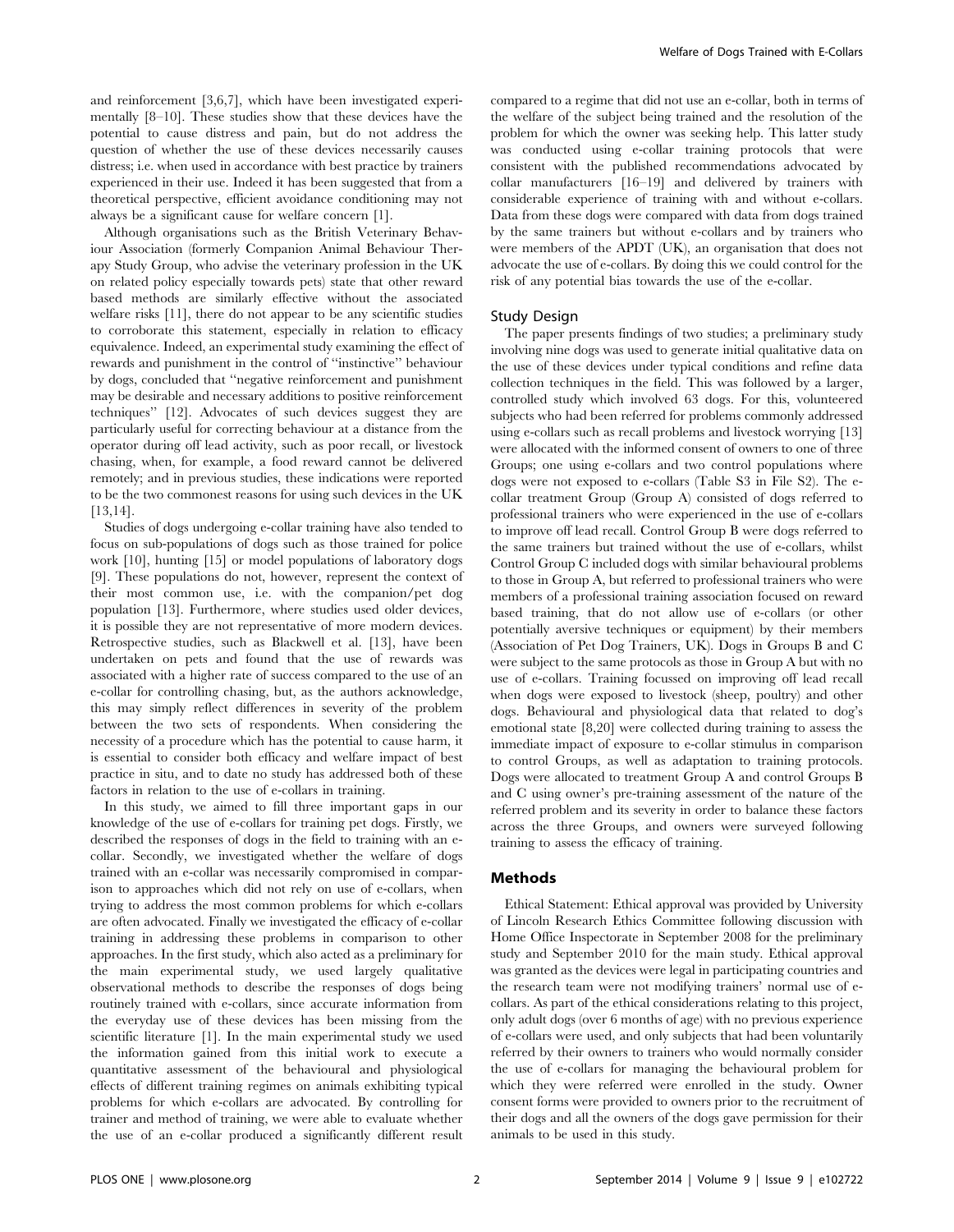#### Preliminary Study

A preliminary study was used to generate initial qualitative data on the use of these devices under typical conditions and refine data collection techniques in the field for the subsequent more controlled study. This included: assessing if saliva could be reliably collected in the training context without interfering with the training programme; evaluating the use of video data collection in the field; and developing an ethogram of behavioural responses to training for the main study. Data collection was focussed around the initial exposure to e-collar stimuli, when used to resolve the behavioural problem that was the basis of referral. For this preliminary study, trainer contact details were obtained from publically available marketing (e.g. websites, magazine advertisements) or through collar manufacturers. Nine visits were conducted with four trainers who had 1 dog, 1 dog, 2 dogs and 5 dogs booked for e-collar training respectively; all were willing to allow video recording of the training. 8 dogs had been referred for sheep chasing and 1 for poor recall. Each dog received training over short periods on a single day. Training occurred in rural locations (i.e. farm yards and fields).

One trainer, who was training a single dog for improved recall, followed a protocol that was broadly similar to that advocated by collar manufacturers [16], in that the trainer initially established the intensity of collar setting that caused a mild response in the dog, and used this setting in combination with pre-warning cues to train the dog to return or recall on command. The remaining 3 trainers were training 8 dogs referred for sheep chasing and they adopted a different approach. The collar was fitted prior to exposure to sheep and there was either no assessment of dog's sensitivity to electric stimulation prior to training (two trainers of 3 dogs) or the dogs received a single low intensity stimulation to check the collar was working (1 trainer of 5 dogs). Thereafter, for all but one dog (which was exposed to a setting at the higher end of available range) the trainers selected the highest setting available on the device and dogs were allowed to roam off-lead in a field, where sheep were present. If dogs approached sheep, then the trainer would apply an e-collar stimulus using the high setting with timings of their choice. These trainers stated that they aimed to associate proximity to or orientation towards sheep with the estimulus, and consequently did not plan to use pre warning cues such as the collar mounted tone or vibration stimuli as a predictor of electric stimulation.

Saliva was collected at 4 sample periods to allow assay of salivary cortisol [21–23]. These were on first arrival at the training location (Sample0), about 15 minutes after the e-collar had been fitted to the dog where it was allowed to engage in moderate exercise, but where no electrical stimuli had been applied (Sample1), about 15 minutes following final exposure to electronic stimulus during training (Sample2), and about 40 minutes following training (Sample3). These timings had been drawn from relevant research into dog's responses to potentially arousing stimuli [24] and verified by the research team [25] in a training context. In this part of the study we did not control for time of day, as we were dependent on availability of trainers, with training sessions normally occurring between 10am and 2pm on each day. However studies of patterns of cortisol secretion in owned dogs rarely find evidence of circadian patterns and any temporal patterns are best described as episodic, relating to key events in the day, rather than light dark cycles [26–28]. For this, a large cotton bud was placed towards the back of the dog's mouth, and the saliva extracted before being immediately stored on ice, prior to storage at  $-40^{\circ}$ C. At the end of the preliminary study samples were assayed by Food and Environment Research Agency (FERA) using standard protocols. The sampling technique was simple and

effective, involved minimal restraint and could be employed without interfering with training. All dogs readily supplied adequate saliva with cheese used as a lure to stimulate interest and salivation.

Behavioural data were collected by the research team on hand held video cameras before, during and after the exposure to the electric stimulation. Six of the 8 dogs referred for sheep chasing only engaged in one or two approaches, and received a single application of the electric stimulus each time they approached sheep, which led to a cessation of approach. One dog referred for sheep chasing did not approach sheep during the training sessions, but received two stimuli at points when it was orientated towards nearby sheep. One dog received 5 exposures to e-collar stimuli before approaches ceased. As dogs were relatively free to roam open fields during training, video operators chose to position themselves where they could have best view of dogs when in proximity to sheep. As a consequence, it was not possible to have full video records of the entire training period, but good records were made of the period immediately before and immediately after approach to sheep and exposure to electronic stimulation.

For analysis of behaviour before and after exposure to e-collar stimuli, periods of up to 30 seconds prior to and after each exposure based on known times of application were used. Video analysis was conducted by a trained video observer who was independent of the research team in the field and blind to the purpose of the study. The draft ethogram included: time spent in postures such as sit, stand, walk and run; tail position and movement; panting; overall behavioural state including excited, relaxed, tense; and the frequency of number of activities drawn from studies of training in dogs, as well as studies of aversion or anxiety [8,29–31]. These included vocalisations, lip-licking, yawning, paw-lifts and body-shakes. Finally the video observer was asked to note any unusual changes in behaviour during the observations.

As the length of time in view during data collection varied between samples, data for behavioural states and postures were converted into percentage of observation time. These provide useful, independently documented field observations of pet dogs' responses to e-collar use in the field. Descriptive statistics only are presented for these behavioural data. As saliva samples could be sampled consistently, these data were analysed using a repeated measure ANOVA on log transformed cortisol concentrations, with post-ANOVA Tukey test used to identify differences between sample periods.

#### Results: Preliminary Study

Video analysis of the preliminary study noted some variation in the immediate reaction of dogs to each application of stimulus, but stimulus reaction could be broadly described as an abrupt change in locomotor activity, normally from walking or running to abrupt halt, or other distinct change in direction of travel and gait. The one exception was the dog trained for recall alone with a warning stimulus and on a lower setting than the sheep chasers, and whilst an apparent response to e-collar stimulus was detected in terms of change in orientation and posture, this appeared less pronounced than that observed in sheep chasers.

Dogs showed a number of additional changes in behaviour in the period following electric stimulus presentation, compared with behaviour prior to stimulus presentation. Dogs showed an increase in vocalisation, with none recorded prior to first stimulus compared to a total of 13 ''yelps'' and 5 ''whines'' after exposure. There was a change in tail carriage from principally an elevated carriage prior to exposure (with only 2% of time was the tail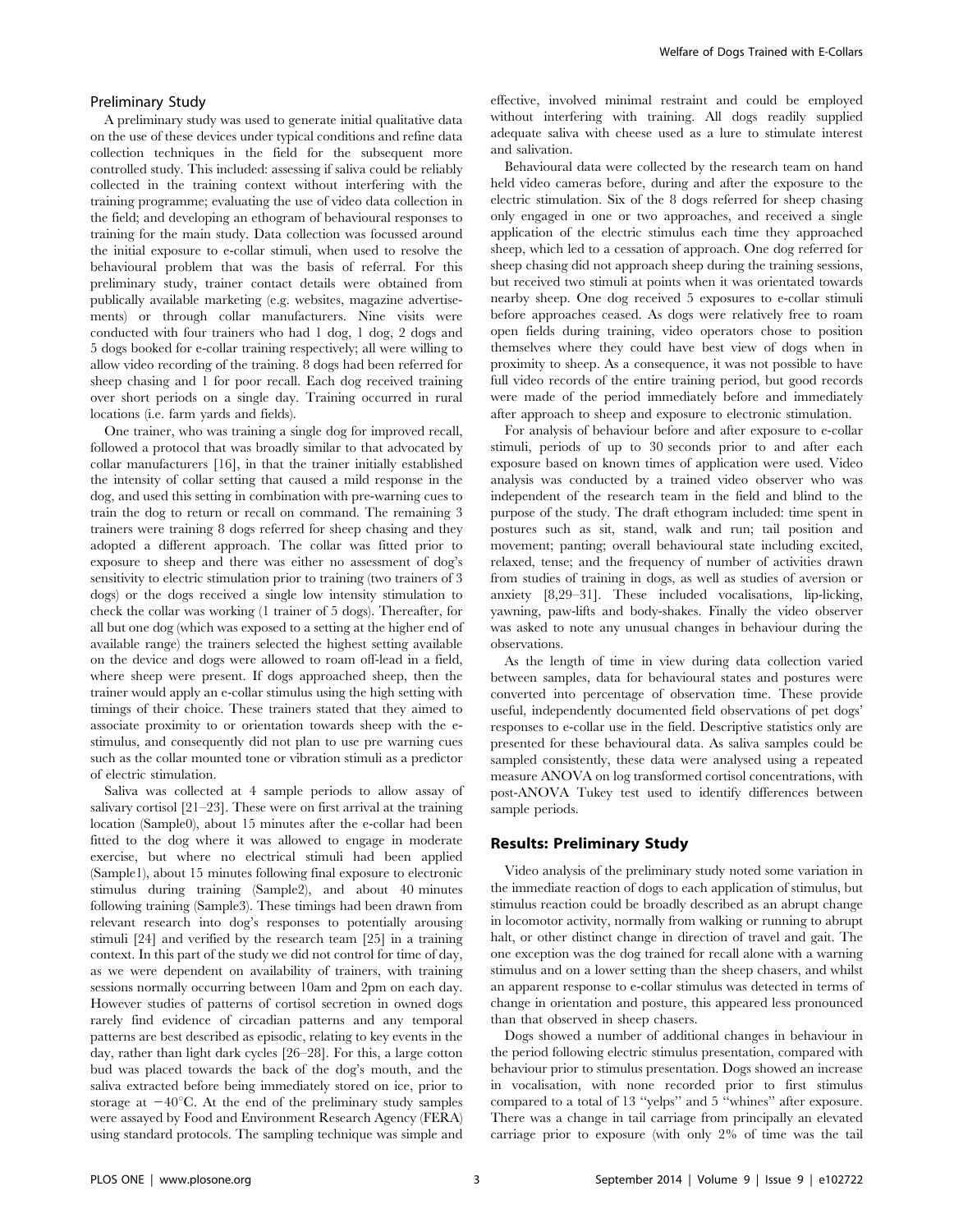between legs) to the tail being between legs 20% of the time following exposure. Prior to stimulus application the dogs were generally described as being in a neutral (40% of time) or investigatory (20%) state with only 10% of time described as tense; whereas afterwards, dogs were tense for 50% of the time and spent only 5% of their time engaged in investigatory behaviour. A small number of yawns and paw lifts were observed after stimuli, but none seen before exposure. Bouts of lip licking and body shaking were recorded before and after exposure at approximately the same rate. Finally there was an increase in owner interaction by the dogs after exposure to the stimuli (56% of time compared with 14% prior to stimuli), with several dogs looking towards or returning to their owners soon after application of stimulus. On returning to owners, dogs received praise and attention.

There were individual differences between dogs in salivary cortisol output,  $F_{8,23} = 3.44$ , p = 0.009, and also sample time effect  $(F_{1,7}= 3.29, p = 0.041)$  with post-hoc Tukey test indicating a difference between Sample1 prior to training and Sample2 following exposure to e-collar stimulation  $(T = 2.89, p = 0.042)$ , suggesting that salivary cortisol following exposure to sheep and training involving e-collar stimuli was elevated in comparison to the pre-training sample (Figure 1).

#### Main Study

The study investigated the immediate effects of exposure to ecollars in a pet dog training context, using experienced e-collar trainers (Group A) and compared their responses with a population presenting to the same trainers with similar behaviour problems for training without the use of an e-collar (Group B) and a similar population presented to trainers who do not advocate the use of e-collars in training (Group C). Data collection focused on behavioural and physiological measures of emotional state before, during and after training as well as efficacy. The choice of sample size (21 in each Group) considered the population sizes used in previous between-subject design studies examining the effect of ecollars in more extreme situations (15–16 subjects in Schilder and van der Borg) [10] with an additional 40% to increase sensitivity, given an anticipated smaller effect size. Differences detected at this level, would be substantial enough to be considered practically important, while reducing the risk of Type I errors which might confuse the interpretation of main effects. However, it is recognised that other potentially valuable effects may not be detected as significant using this sample size and so a strategy was developed to accommodate this in statistical analysis and interpretation of results.

Prior to allocation to Groups a questionnaire was used to collect data on the general characteristics of dogs, their past training history and information on why owners were referring dogs for training. Owners were asked to broadly rate the intensity of the main referred problem as; 1 ''Always displayed'', 2 ''Frequently displayed'', 3 ''Occasionally displayed'', 4 ''Rarely displayed'' and 5 ''Never displayed''. Recruited dogs were primarily selected on the basis of attention and recall related problems (including livestock worrying and wildlife chasing) and the need to train a recall task at distance. Reason for referral was the main selection criterion as it was important that the control dogs presented similar behavioural problems and similar levels of severity as those dogs exposed to e-collars. Dogs younger than 6 months of age or with prior experience of electronic training devices were excluded.

Two experienced dog trainers were nominated by The Electronic Collar Manufacturers Association (ECMA) to train dogs in Groups A and B, with equal numbers of dogs allocated to each Group and each trainer working with half the dogs in each Group. The trainers used in Groups A and B commonly used ecollars to address these problems, but did not use these collars exclusively or with every case referred to them. Dogs were allocated to either Group A or B by the research team, based on information provided by owners prior to training on the nature of the referral and severity of problem. The ECMA nominated trainers had no influence on allocation to Group, but if following interview by the research team, owners expressed a preference for or a concern against training with e-collars, they were swapped between Groups with a dog with equivalent training problem and severity. This represented a small number of owners (2 pairs i.e. 4 dogs swapped).

For Control Group C, two trainers with a similar amount of dog-training experience to the trainers used for Groups A and B and who belonged to a professional training organisation (Association of Pet Dog Trainers, UK; APDT, UK) which is opposed to the use of e-collars were recruited to train the same number of dogs presenting with similar problems. Dogs were selected for this Group from volunteers to match dogs studied in Treatment Group A based on reason for referral and severity of problem. Volunteered dogs therefore were allocated to one of three Groups (Table S3 in File S2). The average age of dogs used in the study was 46 months and there was no significant difference



Figure 1. Log<sub>10</sub> salivary cortisol (mean  $\pm$  SE) on arrival at training centre (Sample 0), following training without e-collar when dogs were allowed free exercise (Sample 1), 15 minutes following training with an activated e-collar (Sample 2) and 40 minutes following training with e-collars (Sample 3). doi:10.1371/journal.pone.0102722.g001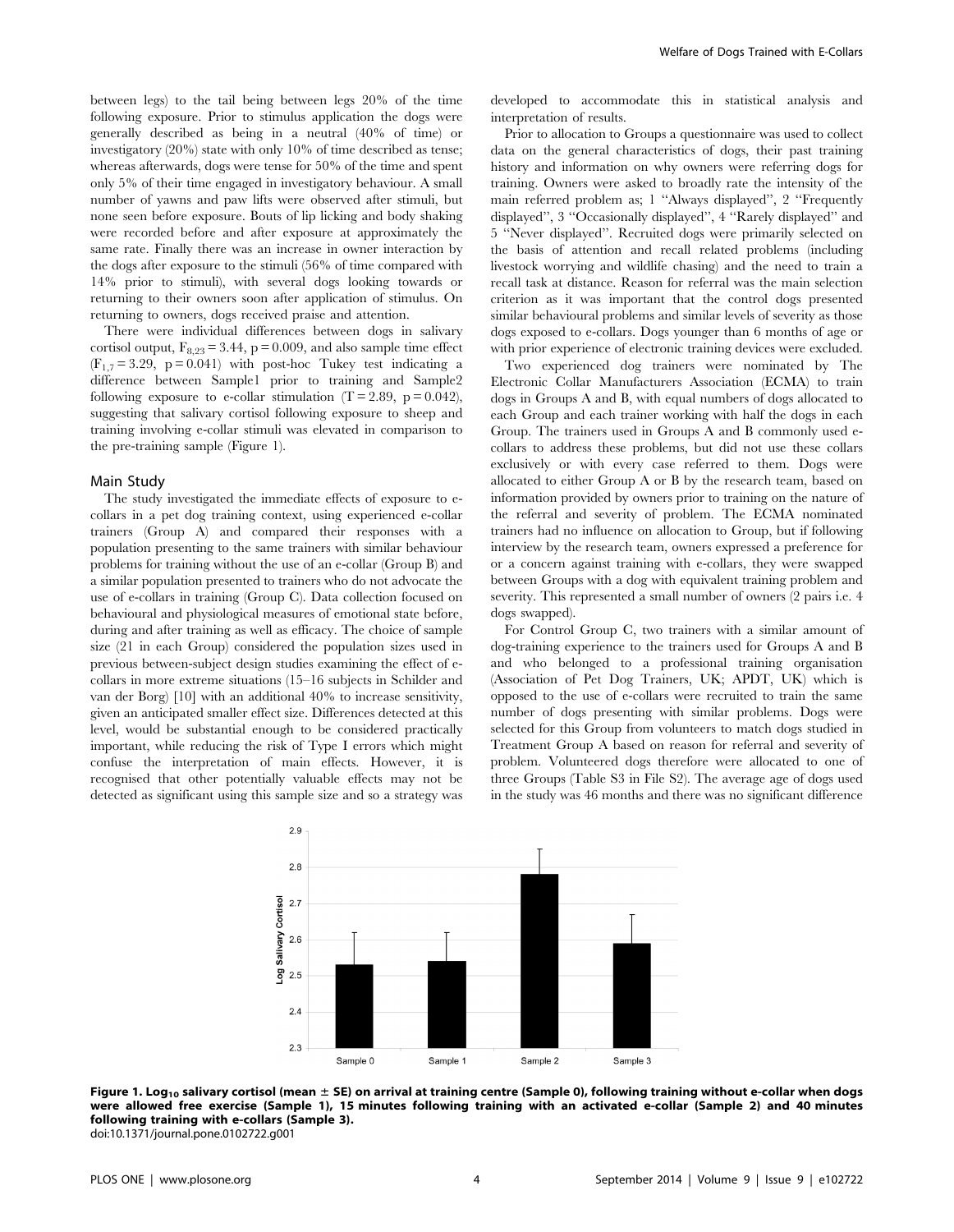in age of dogs between the three Groups. Thirty four out of the sixty three dogs were female (54% of sample), with similar numbers of female dogs in Groups A ( $n = 13$ ) and C ( $n = 12$ ), but slightly less in Group B  $(n=9)$ , but this difference was not significant ( $X^2 = 1.661$ , df = 2, p = 0.436). Gundogs and cross breeds were the most commonly referred breed-types, represented by 16 dogs each (51% of the sample in total). The remaining dogs were pastoral breeds  $(n = 11, 17\%)$ , terriers  $(n = 8, 13\%)$ , hounds and working breeds (both  $n = 6$ , 10% each). There were no representatives of toy or utility breeds as defined by The Kennel Club in the UK (Table S3 in File S2).

There was, therefore, no difference in age profile, sex ratios or breed prevalence between the three Groups. The primary justification for the inclusion of the three Groups used was as follows: any significant differences between Group A versus B and C would most likely reflect the effect of the use of an e-collar in training; whereas differences between Groups A and B versus C would most likely reflect either trainer or environmental effects. As previously mentioned, the inclusion of Group C, ensured that we matched for trainer experience and familiarity with preferred training techniques (including their choice to include or exclude ecollar use). Therefore differences between A and C can be considered to reflect differences between best practice use of the ecollar and best practice which excluded the use of an e-collar. When trying to draw conclusions about the welfare implications of an intervention it is important to triangulate the available evidence in order to make the most robust inferences. Accordingly in the discussion below, we consider the significant effects after correction for false discovery and then evaluate these in light of the more marginal effects (i.e. effects that would have been significant if the difference observed had been replicated in a sample size twice that used).

Dog Training protocols. During training, data were collected over a period of up to 5 days covering introduction to ecollar and other training stimuli and the period of initial modification of behaviour. For Group A the choice of collars and precise training regime were determined by the trainers, using e-collars with a variable setting to allow the operator the opportunity to determine the level at which the e-collar stimulus was to be delivered, and a pre-warning cue which might allow dogs over time to modify behaviour prior to exposure to e-collar stimulus. Trainers only worked with their preferred make and model of device, which were Sportdog SD-1825E  $(n = 11)$  and Dogtra 1210 NCP ( $n = 10$ ). E-collars were chosen that had both tone and vibration pre-warning cues, however, with the agreement of the trainers, only vibration cues were used during training to ensure video analysis was blind to treatment.

Dogs' individual training regime was determined by the trainer and followed typical good practice for resolving the problem under referral given the chosen method. Dogs in Group A were to have the working level of e-stimulus determined on day 1 of training, whilst on subsequent days non-compliance with trainer given cues would be associated with potential exposure to the e-stimulus, with the pre-warning stimulus used as desired by the trainer. Dogs in this Group were also exposed to positive reinforcement such as food, play and/or praise for compliance. Dogs in control Groups B and C wore a dummy collar (de-activated e-collar) to control for collar wearing and ensure observers of video tapes were blind to treatment. On the final training day (normally day 5), all dog owners conducted training under instruction from the trainers. For a small number of dogs, where trainers felt training had progressed sufficiently, this final owner training day was day 4, and the dogs did not return for a 5<sup>th</sup> day of training. This represented one dog from Group A and one dog from Group B.

Dogs were trained at one of two training centres. Dogs in Groups A and B were trained at a farm location near to Edinburgh during Autumn-Winter 2010. Dog training initially occurred in a field setting with a small flock of sheep and small flock of poultry penned in the training field. When weather conditions were not conducive to outdoor training, the training was relocated to a yard on the same farm with similarly penned animals. Dogs in Control Group C were trained at Riseholme near Lincoln in Spring 2011, with a field set up to replicate conditions originally used in the Edinburgh training centre. The timing of data collection was related to the availability of professional trainers, and the consequences of this will be discussed in light of findings of the study. Each training session lasted approximately 15 minutes and each dog received two training sessions per day, one in the morning and one in the afternoon. Behavioural data were collected by video recording for the full duration of each training session, on days 1, 2, 3, 4 and 5 as applicable.

Behavioural Data - Video Analysis. An ethogram based on review of the preliminary study, and with input from a related study on long term effects of e-collar training [14], was developed to cover time spent in different postures, in different qualitative behavioural states, tail positions and panting and the frequency of activities (Tables S1 and S2 in File S1). Video analysis was conducted by four observers with experience of behavioural recording who were blind to Groups and the objectives of the study. Each observer received training to become familiar with the ethogram developed for this study and the data collection protocols, and to allow assessment of inter-observer reliability. Inter-observer reliability was tested by allocating four videos to different observers at an early stage of analysis. Consistency in scoring was assessed by calculating the correlation co-efficient r for the behavioural categories. Where  $r > 0.8$ , it was assumed there was good agreement between observers' scores and they were reliably following the sampling method. Where there was poor agreement  $(r<0.8)$ , observers received further training to address inconsistencies. This was only necessary for one observer, who following retraining and re-analysis of early tapes was in good agreement with all other observers for the rest of data collection. Training videos were allocated so that each observer had similar numbers of dogs from each Group, although they were also blind to this partition.

Data from training videos were extracted from video tapes using a Microsoft Excel based check-sheet with each video having two sets of observations recorded. The first observation used an instantaneous scan sample technique where videos were sampled once per minute (up to 15 scans per video). At each sampling point the dog's posture (sit, stand, walk, run), overall behavioural state (relaxed, tense, excited, neutral), distance to trainer and distance to owner, tail carriage and movement, and panting were recorded. If dogs were out of sight or behaviour could not be determined at the sampling point then each category of behaviour was recorded as unknown. The second observation consisted of a continuous sample of the frequencies of key behavioural events. These included oral activities (yawn, lip licks (with or without food)) and vocalisations. In addition, any time out of view was recorded. This allowed calculation of the frequency of events per minute of time in view for analysis. Categories used in these ethograms were derived from previous studies investigating anxiety and arousal in dogs [8,29–31] as well as the experience of data collection during the preliminary study and project AW1402 [14].

Efficacy of training was assessed by questionnaire distributed to owners one week following training. Where owners did not return this questionnaire, the questionnaire was resent. This resulted in responses from all 21 owners whose dogs joined Groups A and C,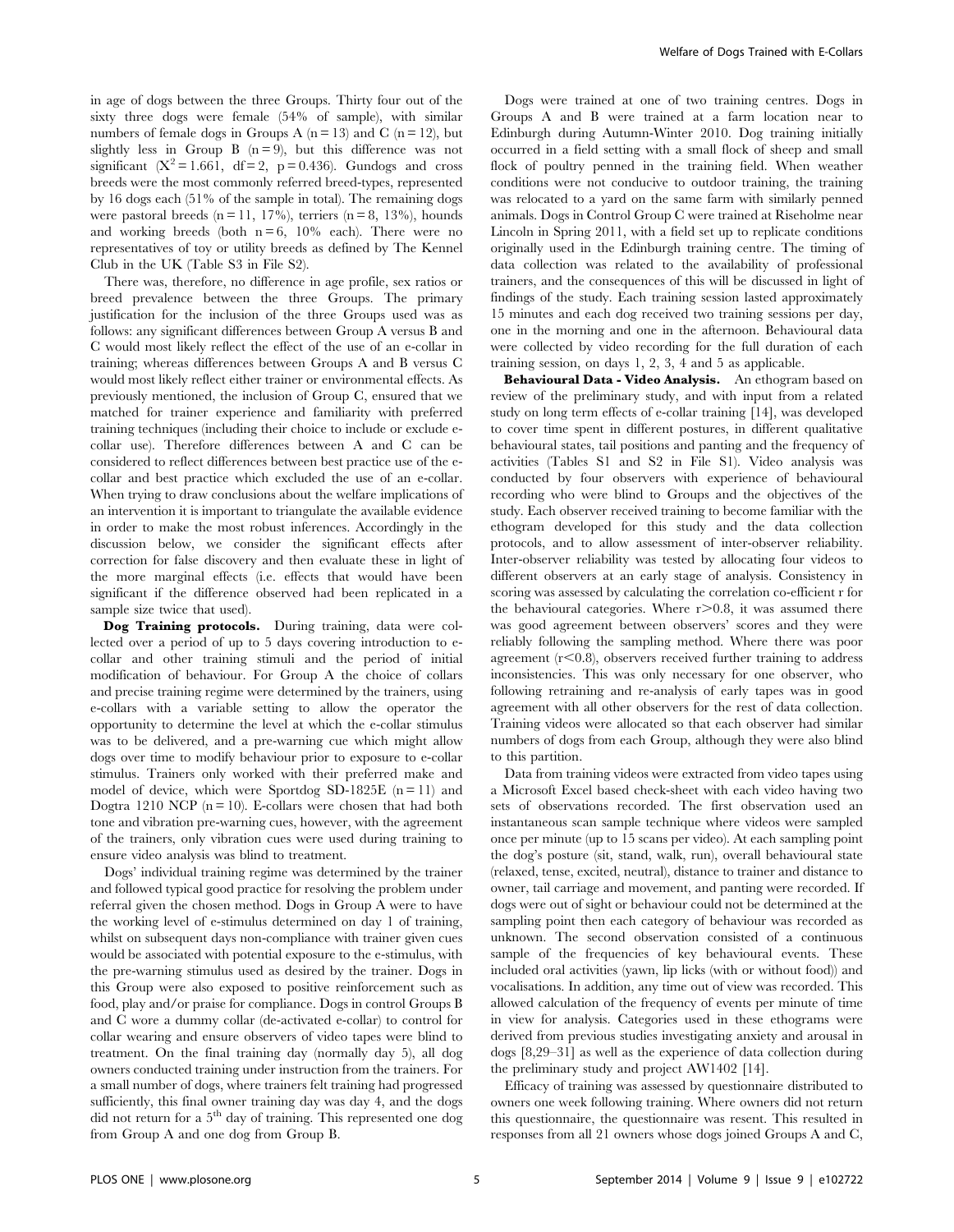and 19 returned questionnaires for Group B. Questions related to the owner's perception of improvement in both their dog's behaviour, whether they were continuing to use the training techniques they had learnt during the sessions, and their confidence in using these techniques. Responses were scored using a five point semantic differential scale for each item, for example from very confident to not confident, or from very satisfied to very dissatisfied, which were then allocated numerical scores from 1 to 5 for analysis.

Statistical Analysis. Data analysis was completed in Minitab 15.0 using parametric approaches where appropriate on raw data or following transformation. Rare behaviours seen in less than 10% of dogs were removed from analysis, as were distance to owner and distance to trainer as these could not be reliably assessed for many videos as human subjects were out of frame for long periods. Where data were collected over several phases of study, then a repeated measure design was conducted with dogs nested within Group used as the between subject variable, or where data did not meet requirements of parametric analysis sampling period effects were assessed using Friedman ANOVA on each Group.

This approach, however, resulted in some loss of dogs from analysis where data were not recorded over all sampling periods. For example where dogs ceased training on day 4, but more particularly with sampling of urine where some owners  $(n = 23)$ were not able to extract first passage urine from their dogs on every training day. As no sampling order effects were found during preliminary analysis, the data for each dog were averaged across sampling periods in order to provide data on every dog in each Group. These were analysed with a one way ANOVA for parametric data or Kruskal-Wallis test for non-parametric data. A post-hoc Tukey test was employed to test for differences between Groups where Group effects were identified from ANOVAs (or pair wise Mann-Whitney for non-parametric data). Finally for dogs in Group A, although it was not possible to determine the number of applications of electronic stimulus during training, data were available for the device setting during each training session, which allowed analysis of co-variance between behavioural responses and collar settings (controlling for trainer/collar brand) for parametric data and Spearman rank correlation for nonparametric data.

As the behavioural data analysis included multiple comparisons of related data, correction factors were used to control for Type I errors. For this the False Discovery Rate method developed by Benjamini & Hochberg [32,33] was used to take into account the analysis of a large number of behavioural measures. Variables that met these corrected criteria are presented in bold in Tables S4 and S5 in File S2 and described in text as being a significant effect.

#### Results: Experimental Study

#### Reasons for Referral in Sample Population

The majority of dogs referred had chasing or worrying as their owner's primary concern (51 dogs or 81% of sample), involving chasing sheep/lambs, horses, rabbits, joggers and cars, or a combination of these. These were similarly represented in the three Groups. Nine dogs (14%) were referred for general recall problems without the owners reporting any issues with chasing or worrying, whilst three dogs (5%) had owners whose primary concern was aggressive encounters with other dogs whilst off lead (Table S3 in File S2). The majority of owners rated the problems as either 1 (''always displayed'', 31 dogs or 49% of sample) or 2 (''frequently displayed'', 24 dogs; 38%). Six dogs were rated as occasionally displaying the problem, two as rarely, but the owners had wanted further advice on addressing off-lead problems. A numerically higher proportion of dogs in Group C were described as always showing the referred problem (67% of Group) compared with 48% of Group A and 33% of Group B, but this difference was not statistically significant  $(X^2 = 4.79, df = 2, p = 0.091)$ .

#### Behavioural Measures During Training

There were no day effects on dog activity, panting, behavioural state or tail carriage over the five training days. Dogs in Groups A and B were recorded as spending roughly half of their time walking during training, which was significantly more than dogs in Group C, who were observed significantly more often to be standing during the training sessions (Table S4 in File S2). There were also significant differences between Groups in sitting which was most common in Group A and least common in Group C. No differences were found in tail carriage or movement between Groups.

Panting appeared to be twice as common in Group A dogs  $(20\% \text{ of scans})$  as Groups B and C (both about 10%), however, this was not a significant effect. Close examination of the data indicated that a small number of dogs in Group A showed elevated rates of panting; 4 dogs were panting in over 50% of scans, compared with none in Groups B and C. There was no evidence of a difference in percentage of scans in the behavioural states relaxed, ambiguous or excited (Table S4 in File S2) between the three Groups. There was a difference in time spent in a tense state, as dogs in Group C spent less time tense than dogs in Group A (Tukey,  $t = 3.14$ ,  $p = 0.007$ ), but no difference between Groups A and B or B and C ( $t$ <1.87, p>0.16).

There were no day effects on continuous recorded activities. There were differences between the Groups in the rates of a number of activities (Table S5 in File S2) Overall, lip-licking was similar between the three training approaches, however, when this was separated between lip-licking in association with food, then Group C dogs showed more food related lip-licking than dogs in either Group A or B. In contrast, differences in lip licking in absence of food were not significant at the sample sizes in this study.

Dogs from Group A showed more yawning than dogs in Group C (Table S5 in File S2). Sudden movements away from trainer, including rapid turning away of head or body movements, appeared to be least common in Group C, though this was not significant at the sample size of the study. Dogs in Group A appeared to engage in most yelping, though yelping was rare in all Groups and most dogs were not recorded yelping in any training session. It appeared to be about 5 times more common in Group A than in either Group B or C, but this apparent difference was not significant. As with panting, yelps appeared to be primarily observed in a small number of dogs in Group A; the majority of dogs in that Group showed no yelping. There was, however, evidence of a relationship between vocalisations and collar settings for Group A dogs, with yelping  $(F1,17 = 7.58, p = 0.014)$  and all vocalisations  $(F1,17 = 10.7, p = 0.004)$  increasing with average collar stimulus intensity setting across training days. These differences appear to largely relate to a small number of dogs trained at higher settings showing high frequencies of vocalisations with most dogs in Group A showing no or few vocalisations during training sessions (Figure 2).

Two further aspects of training were found to differ between Group C and both Groups A and B. These were the number of commands given, where dogs in Groups A and B appeared to receive about twice as many commands per training sessions than dogs in Group C (Table S5 in File S2) and sniffing or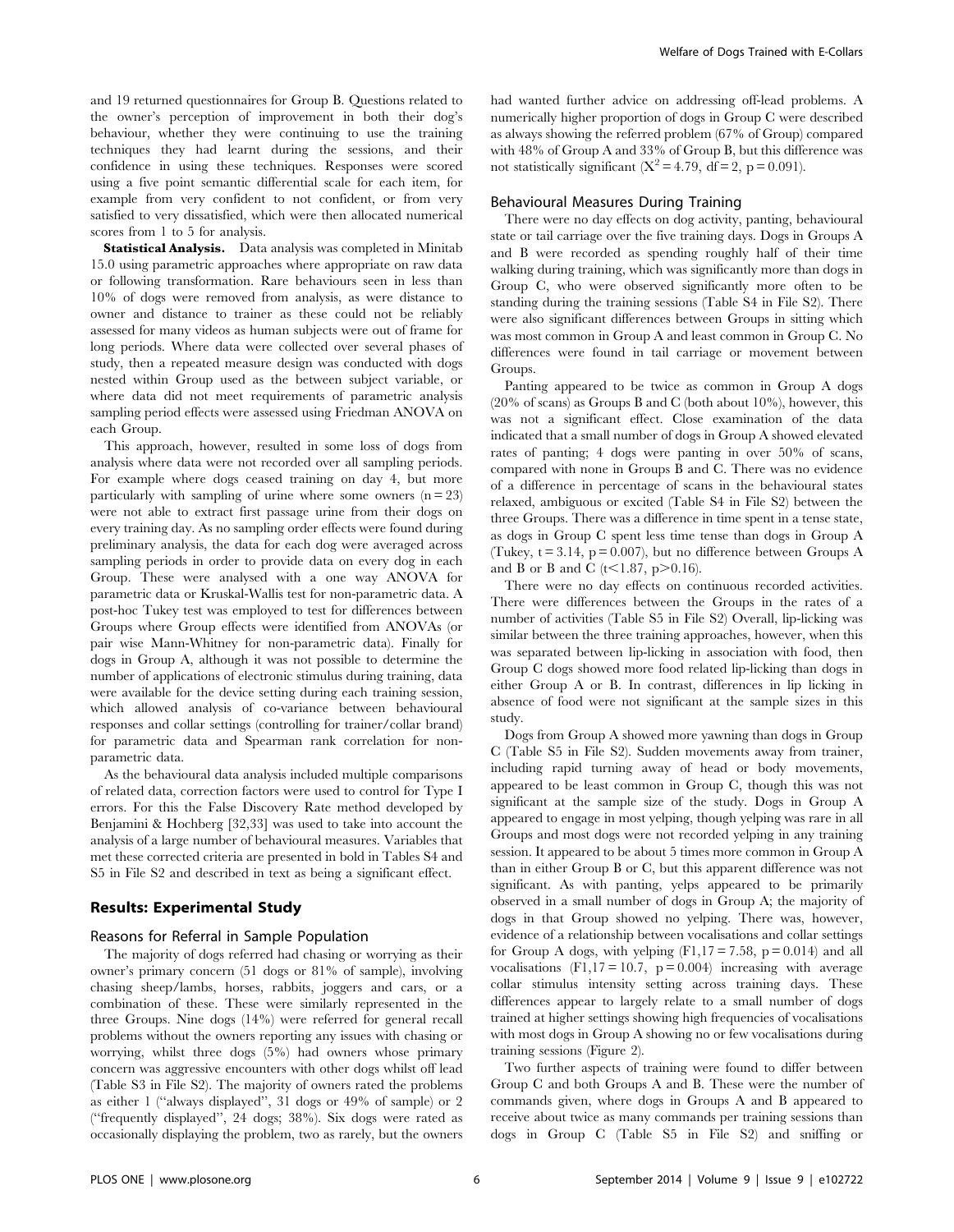

### **Scatterplot of Vocalisations against Stimulus Intensity**

Figure 2. Scatter plot of rate of vocalisations per minute against average collar settings (Stimulus intensity) used during training for the two collars (W being Sportdog SD-1825E (n = 11) and X being Dogtra 1210 NCP (n = 10)) used with Group A dogs. doi:10.1371/journal.pone.0102722.g002

environmental interactions, which occurred at about half the rate in Groups A and B, then in dogs in Group C.

### Owner Perception of Efficacy

#### Physiological Measures During Training

Overall there were no consistent differences between sampling periods in salivary cortisol, and no evidence of interaction between sampling period and Group, but there was a Group effect on salivary cortisol ( $F_2$ ,  $_{59}$  = 6.11, p = 0.004), with dogs in Group C  $logCort = 3.10 \pm 0.016$ ) having higher levels during the study than those in Group B (logCort =  $2.92 \pm 0.022$ ; LSD, p = 0.001). Values from Group A ( $logCort = 3.02 \pm 0.023$ ) did not differ from those of Group B (LSD,  $p = 0.08$ ) or Group C (LSD,  $p = 0.066$ ). These Group differences were found in both the pre-training samples on day 1 and day 5 ( $F_2$ ,  $_{59}$ , = 3.35, p = 0.042) and the post training samples on days 1 through to 5 of training  $(F_{2, 59)} = 5.32$ ,  $p = 0.008$ ). Furthermore, when the average pre-training sample measures were subtracted from average post-training sample measures, there was neither an overall difference (Paired t-test,  $n = 62$ ,  $t = 0.18$ ,  $p = 0.85$ ) nor a Group effect (F<sub>2, 59</sub> = 0.03,  $p = 0.96$ ).

Overall there was no significant difference in urinary cortisol to creatinine ratios between Groups before ( $F_{2,59}$  = 0.91, p = 0.41) or after training  $(F_{2,59} = 0.03, p = 0.97)$  with average values of  $1.65\pm0.11$  for Group A,  $1.69\pm0.23$  for Group B, and  $1.64\pm0.14$  for Group C in the four samples taken after training sessions had been experienced. There were also no changes in concentration ratios over the five days of training for any Group. There was no effect of collar setting on any physiological measures in Group A.

Overall, owners were generally satisfied with the training programmes in which they had participated. 88.5% of owners reported they had seen an improvement in their dog's general behaviour and 91.8% reported that there had been an improvement in the obedience problem for which their dog had been referred (Figure 3). There were no significant differences in the responses of owners from the 3 Groups. 18 out of 19 owners (94.7%) from Group B reporting improvement in both measures, whereas 18 out of 21 owners (88.5%) of owners who had participated in both Groups A and Group C, considered that their dog's general behaviour had improved. 19 out of 21 owners (90.5%) from both Groups A and C also considered obedience with respect to the referred behaviour had improved. 90.2% of owners reported they were satisfied with the training advice they received (Figure 4) and 88.5% indicated that they were continuing to use the trainers' advice both for general dog behaviour and in relation to the problem that was the reason for referral (Figure 5). There was no evidence of differences between the three training Groups in these measures of satisfaction.

The majority of owners (91.8%) reported they were confident of being able to continue to apply the training techniques. All 21 owners (100%) from Group C, and 18 out of 19 respondents (94.7%) from Group B stated they were confident of continuing to effectively use the training programme, compared with only 16 out of the 21 owners (76.2%) in Group A (Figure 6). Chi squared analysis suggests there was a significant differences in confidence between these three Groups ( $X^2 = 8.33$ , df = 2, p = 0.016), though the size of each of the non-confident cells was small. Investigation using a Fisher's exact test indicated that there was a difference in confidence with training approach between Group A and Group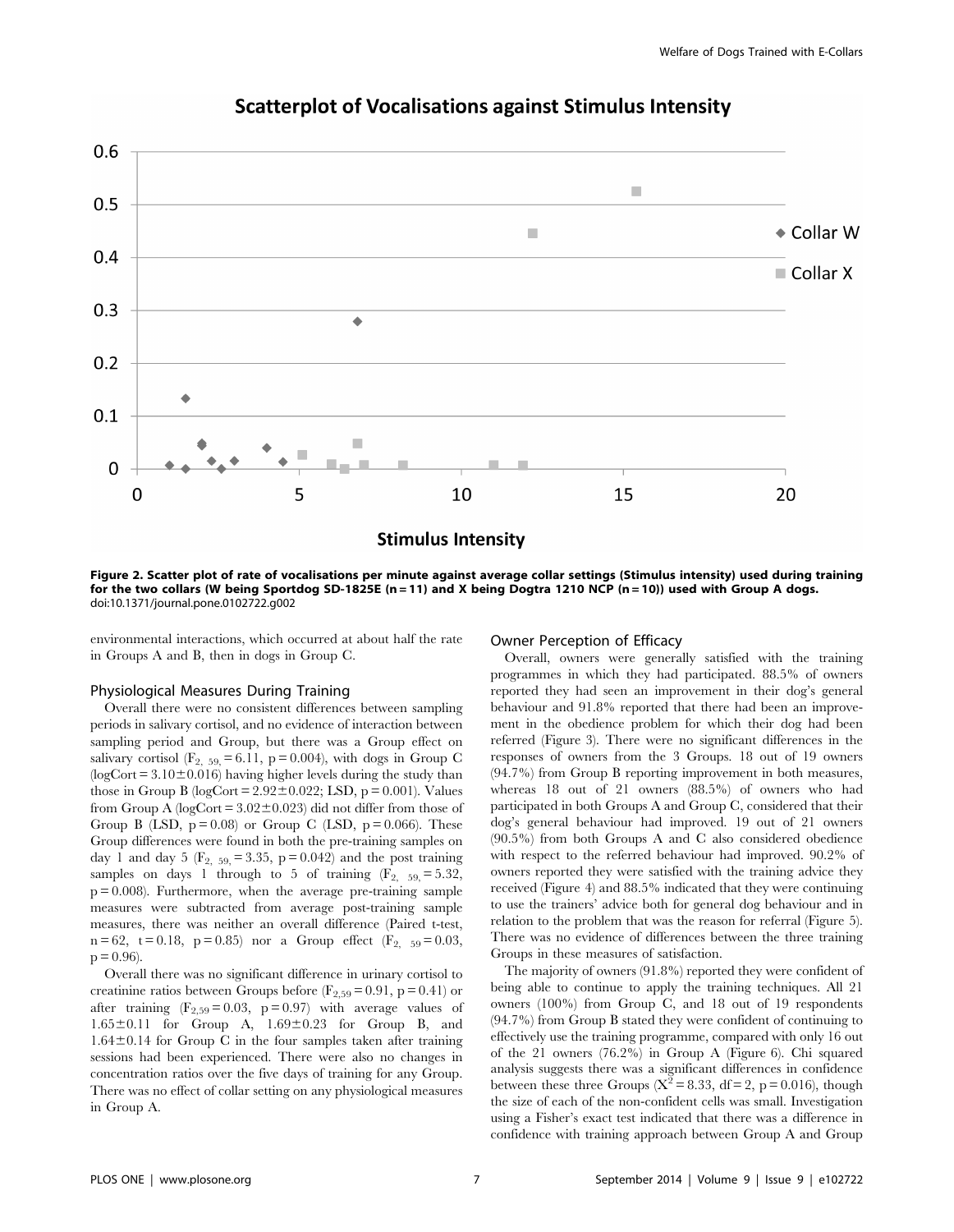

# How effective was training method in improving the dog's referred behaviour?

Figure 3. Percentage of owners in each response category indicating that training was effective at improving dog's referred behaviour. doi:10.1371/journal.pone.0102722.g003



## Were you satisfied with the training methods used with your dog?

Figure 4. Percentage of owners in each response category who were satisfied with the training methods used. doi:10.1371/journal.pone.0102722.g004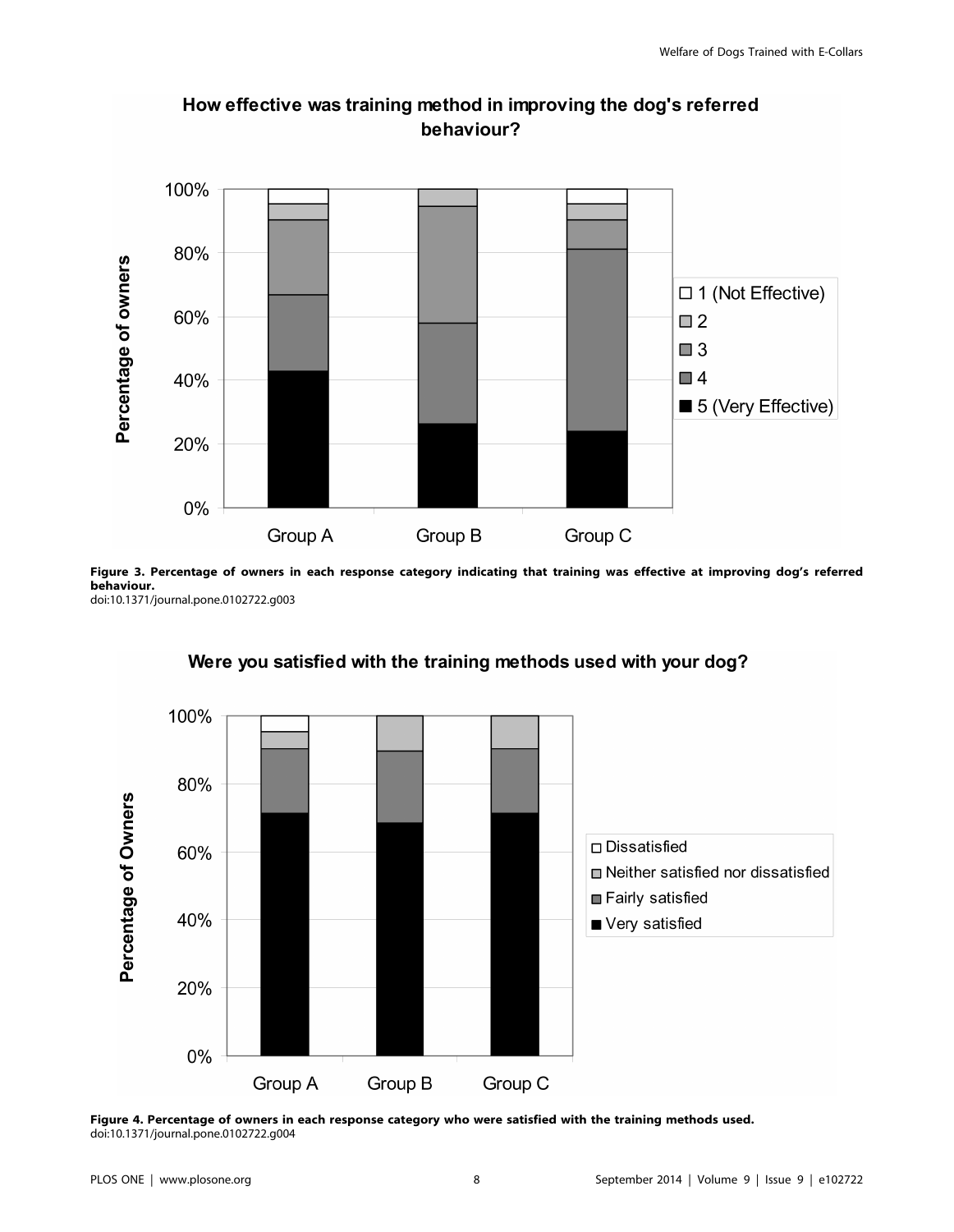

### Will you continue to use the training methods for your dog's referred behaviour?

Figure 5. Percentage of owners in each response category who would continue to use the training methods to address the referred behaviour.

doi:10.1371/journal.pone.0102722.g005

C ( $p = 0.048$ ) and between Group A versus Groups B and C combined  $(p = 0.015)$ , whereas no other combinations were significant, suggesting that owners of dogs who experienced ecollar training (Group A) were less confident in applying the training approaches seen than those whose dogs were not trained with an e-collar.

#### **Discussion**

In the preliminary study, only 1 dog trained for improved recall experienced an approach that was similar to that advocated by collar manufacturers in the UK [16], where the dog's sensitivity to e-collar stimulus was assessed prior to training, and where, during training, this level of stimulation was associated with a pre-warning cue or conditioning stimulus. Under these conditions, the trainer (and dog) had the potential to gain greater control over the situation, since higher order conditioning can be used to build an association between the conditioned stimulus (pre-warning cue) and a verbal command to interrupt ongoing behaviour. Although the application of stimulus was discernable in this dog, its response was mild in comparison to the other dogs observed in the preliminary study.

In contrast, trainers aimed to develop an association between the electric stimulus alone and proximity to sheep in the 8 other cases. The development of an aversion response in this way has also been studied in hunting dogs exposed to stuffed or frozen kiwi or kiwi feathers [15], where dogs showed long term aversion to these models (though the study does not present evidence of efficacy with live kiwis). Furthermore, whilst the authors considered the welfare implications of the aversion based training, they did not record the response of these dogs to the electrical stimulus or other measures of the welfare impact on the dog of this

experience. This approach to controlling behaviour around prey species requires good timing on the part of the handler, as poor association between the stimulus and related cues has been found not only to be ineffective in changing behaviour [34], but also to result in prolonged elevation of corticosteroids [9].

In our preliminary study, we observed distinct changes in behaviour, including sudden changes in posture, tail position and vocalisations that are consistent with pain and/or aversion in dogs [8,10]. The significant elevation in salivary cortisol recorded in these dogs after e-collar training, may be due to the e-collar stimulation, and/or the arousal resulting from exposure to prey stimuli in the form of sheep and/or associated chase behaviour prior to stimulation. Nonetheless, the elevation is comparable to those found by Beerda et al [8], and Schalke et al [9] when dogs were exposed to e-collar stimulation without exposure to a potential prey species. Taken together, these results are consistent with exposure to a significant short term stressor in the form of an aversive and probably painful stimulus during training.

The aim of this second study was to assess the efficacy and welfare implications of best practice with respect to a behaviour modification programme including the use of e-collars versus best practice for the same problem while excluding their use. The rationale was that if, under these conditions, we could bring scientific evidence to the discussion of the costs and benefits of these devices in society. In contrast to the field observations of the preliminary study, in this experimental study the trainers using ecollars were observed consistently to undertake an assessment of the dog's sensitivity to e-collar stimulus. Furthermore, a prewarning cue was paired with exposure to e-stimulus as a conditional stimulus with the aim of allowing dog's to learn to avoid the e-stimulus. Although this ''idealised'' use of e-collars may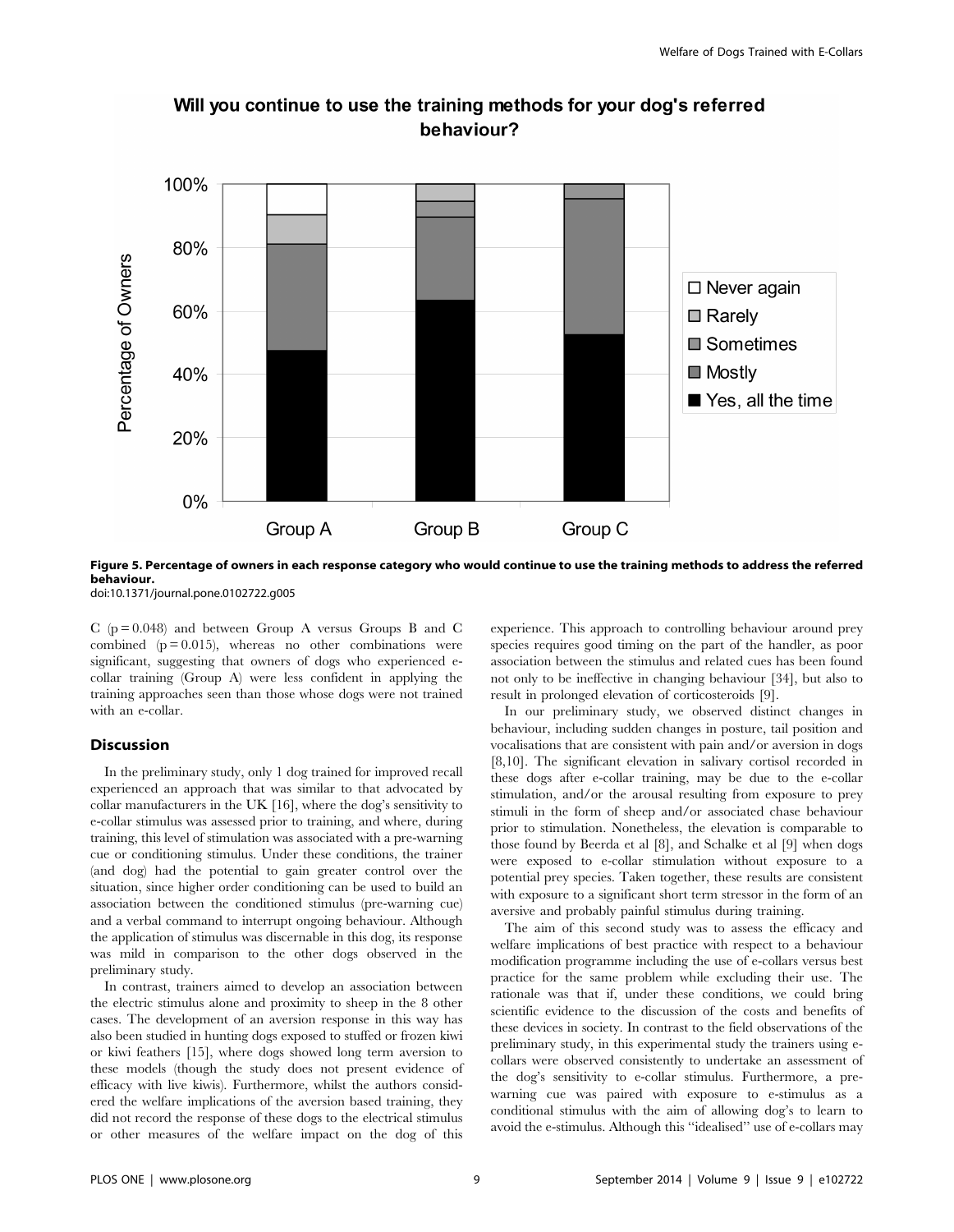

## Are you confident that you can continue to use the training methods on your dog?



doi:10.1371/journal.pone.0102722.g006

represent the way some dogs are trained, it does not represent the methods used for all dogs, as evidenced by our preliminary study.

Trainers of Groups A and B used more commands than those in Group C and encouraged sitting and walking rather than standing. Dogs in Groups A and B also spent less time sniffing and engaging in environmental interactions during training. There was also some evidence (Table S4 in File S2) that dogs in Group B, and particularly Group A spent more time with a lower tail carriage than those in Group C, as well as performing more sudden movements away from the trainer. These results are most parsimoniously explained by differences in training approach since it is unclear how these differences could be consistently associated with the geographical differences between the two training sites or the time of year of data collection. Lower tail carriage is often associated with stress [20], and sniffing might be a displacement behaviour associated with anxiety [10], or may be associated with the use of food rewards by the trainers in Group C, or their willingness to allow dogs to engage in more environmental interactions during training. These trainer based differences would be worth further investigation, to examine if they are simply individual differences, or reflect a more general difference in style associated with training philosophy, since trainers of Groups A and B were recommended by ECMA, and the trainers of Group C were assessed members of the APDT, UK. However, no conclusions should be drawn at this time given that only 4 trainers were observed out of a much larger population who may vary considerably in their interpretation and application of different training approaches

When considering the welfare implications of the inclusion of the e-collar in training, there were significant differences between Groups A and C. Specifically, dogs in Group A were more frequently described as tense and yawned more. Yawning has been

identified as a behavioural sign of conflict or mild stress in a number of studies (e.g. 8, [35]). Other marginal differences support the inference that some dogs in Group A were experiencing welfare compromises during training including the incidence of panting and yelping. Closer inspection of the data revealed that the higher levels of yelping and panting in Group A appeared to arise from a small number of dogs. Yelping may be interpreted as a response to pain and was reported as such in Schilder and van der Borg's study [10] and the preliminary study presented above, where dogs were exposed to higher intensity ecollar stimuli. However most dogs in Group A yelped at a much lower rate than reported in the above studies, equivalent to roughly half a yelp per fifteen minute training session, during which time dogs could have received several e-stimuli per session. In Group A, the highest frequencies of vocalisations were associated with the highest settings used on each of the designs of collar.

Panting is normally associated with thermo-regulation in dogs, but appeared to be rarer in the dogs trained in the warmer spring collection period. Panting has also been associated with acute stress in dogs [35] and again there was some evidence to suggest that a sub-population in Group A engaged in most panting during training. These were no clear associations between this behaviour and activity level or collar setting, so it is not possible in the current sample to establish if these dogs were panting as a consequence of the training programme. Finally there was some evidence of more whining in Group C dogs. This vocalisation has been associated with social solicitation [36], attention seeking and/or food begging behaviour [37] in dogs.

There was no significant difference between the three Groups in cortisol levels measured in the medium (urinary) term. However dogs from Group C consistently showed elevated salivary cortisol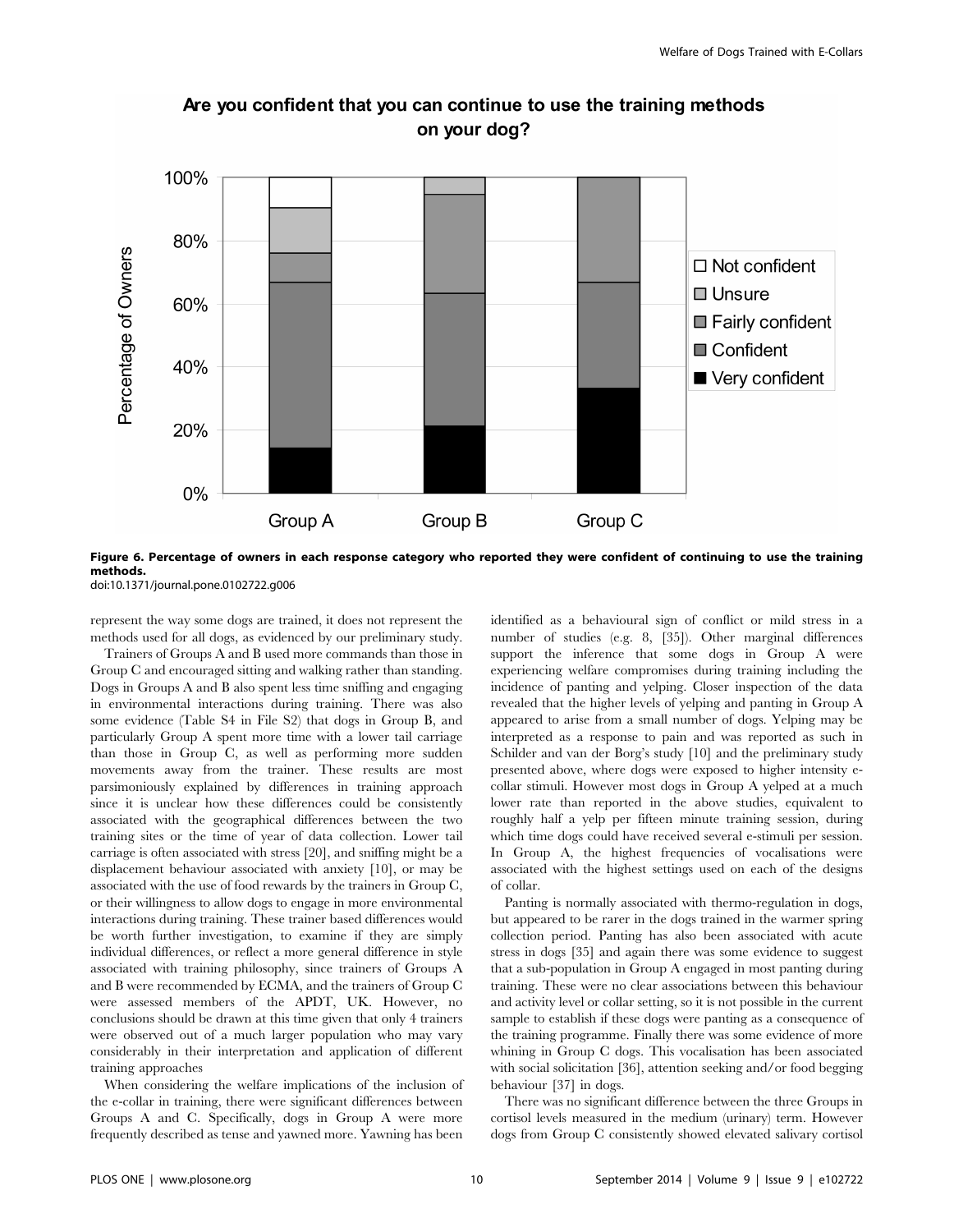compared with dogs in Group B, with Group A dogs at an intermediate level but closer to measures of Group B. These differences were found in both the pre-training and post-training samples which suggest that the findings do not relate to the use of e-collars in training protocol. Whilst elevated cortisol can be interpreted as evidence of distress in response to environmental challenges, this is not a uni-valent state, as high arousal associated with positive emotional states can also elevate cortisol as well as there being associations with the level of physical activity [23]. It is therefore important to evaluate differences in cortisol in light of other measures of environmental response such as behaviour. In the preliminary study, the elevated cortisol found post training in the preliminary study is consistent with the negative behavioural responses observed and an interpretation of pain or aversion during training [8,10], (though as discussed we cannot without potentially unethical controls rule out the potential of enhanced arousal related to exercise and exposure to sheep alone). In the second study, it is harder to explain the differences in cortisol as the behavioural measures were consistent with a negative (albeit less severe) response to stimuli experienced by treatment Group A. Furthermore there was no evidence of differences in cortisol levels between pre-training and post-training samples for any Group. Overall the physiological data from the main study suggest two things: firstly that once the dogs entered training, none of the treatments resulted in large increases in cortisol secretion and by inference arousal or stress; and secondly the differences in salivary cortisol between treatment Groups appear to represent some underlying difference in arousal, perhaps related to time of year, rather than a difference in arousal due to the training programmes.

A common claim by advocates of the use of e-collars is that they are the most effective way to reliably reduce some potentially dangerous behavioural problems, in particular failure to recall or worrying other animals including livestock and other dogs when off lead. Indeed off lead problems have been found to be the most common reasons for using manually operated devices in the UK [13,14]. For this reason we controlled for reason for referral (behavioural problem) and owner assessment of severity in allocating dogs to Groups, and we conducted follow up questionnaires to assess owner's satisfaction with the training programme and improvements in dog's referred behaviour. The treatment Group and two control Groups were well balanced in terms of reason for referral, with no significant difference between Groups in reason for referral or owner assessment of severity. Owners were generally satisfied with the advice they received from trainers, and on the whole saw improvements in both the referred problem and their dog's general behaviour. Whilst there is the potential for bias in the owners reporting of behaviour, there is no reason to anticipate that this would differ between the three Groups and findings such as these are entirely consistent with owners having the opportunity to work closely with experienced professional trainers over several training sessions. Apart from their being some evidence that Group C owners were more confident of applying the approaches they had been shown, there were no differences in owner satisfaction between the training programmes, or in dog's improvement in behaviour. This suggests that the use of e-collars is no more effective than the use of mainly reward based training to improve off lead obedience.

#### Conclusions

Our results indicate that the immediate effects of training with an e-collar give rise to behavioural signs of distress in pet dogs, particularly when used at high settings. Furthermore, whilst best

practice as advocated by collar manufacturers mediates the behavioural and physiological indicators of poor welfare detected in the preliminary study, there are still behavioural differences that are consistent with a more negative experience for dogs trained with e-collars, although there was no evidence of physiological disturbance. E-collar training did not result in a substantially superior response to training in comparison to similarly experienced trainers who do not use e-collars to improve recall and control chasing behaviour. Accordingly, it seems that the routine use of e-collars even in accordance with best practice (as suggested by collar manufacturers) presents a risk to the well-being of pet dogs. The scale of this risk would be expected to be increased when practice falls outside of this ideal.

#### Supporting Information

File S1 Table S1, Ethogram of behavioural categories sampled by fixed interval scan sampling. Table S2, Ethogram of behavioural categories counted by continuous behavioural sampling. (DOC)

#### File S2 Table S3, Treatment Groups in Main Study. These include the numbers of dogs belonging to UK Kennel Club breed types, gender, age, reasons for referral and owner's assessment of severity of referred behaviour. Table S4, Mean (SE) percentage of scans in posture/activity, panting, behavioural state, tail movement and position. F-statistic and p value from one way ANOVA. Group differences identified by post-hoc Tukey t-test; a and b indicate that there are significant differences between groups. Where data did not conform to requirements of parametric analysis, a Kruskall-Wallis test was applied followed by Mann-Whitney test to identify group differences. These measures are marked with an asterisk\*. To correct for Type I errors due to multiple comparisons, the False Discovery Rate control (Benjamini & Hochberg 1995, 2000) was applied. Variables in bold showed significant effects based on this adjusted criteria. To correct for Type I errors due to multiple comparisons, the False Discovery Rate control (Benjamini & Hochberg 1995, 2000) was applied. To take into account Type II errors, power tests were applied to the sampled data. Variables in *italics* did not meet the False Discovery Rate criteria but application of power tests, suggest that if the pattern of group variation had been found in a sample size approximately twice that of this study  $(n = 120)$ , then the data would also have met this criteria. Table S5, Frequencies of activities presented as mean counts (SE) events per training session. F-statistic and p value from one way ANOVA. Group differences identified by post-hoc Tukey t-test; a and b indicate that there are significant differences between groups. Where data did not conform to requirements of parametric analysis, a Kruskall-Wallis test was applied followed by Mann-Whitney test to identify group differences. These measures are marked with an asterisk\*. To correct for Type I errors due to multiple comparisons, the False Discovery Rate control (Benjamini & Hochberg 1995, 2000) was applied. Variables in bold showed significant effects based on this adjusted criteria. To take into account Type II errors, power tests were applied to the sampled data. Variables in italics did not meet the False Discovery Rate criteria but application of power tests, suggest that if the pattern of group variation had been found in a sample size approximately twice that of this study  $(n = 120)$ , then the data would also have met this criteria. (DOC)